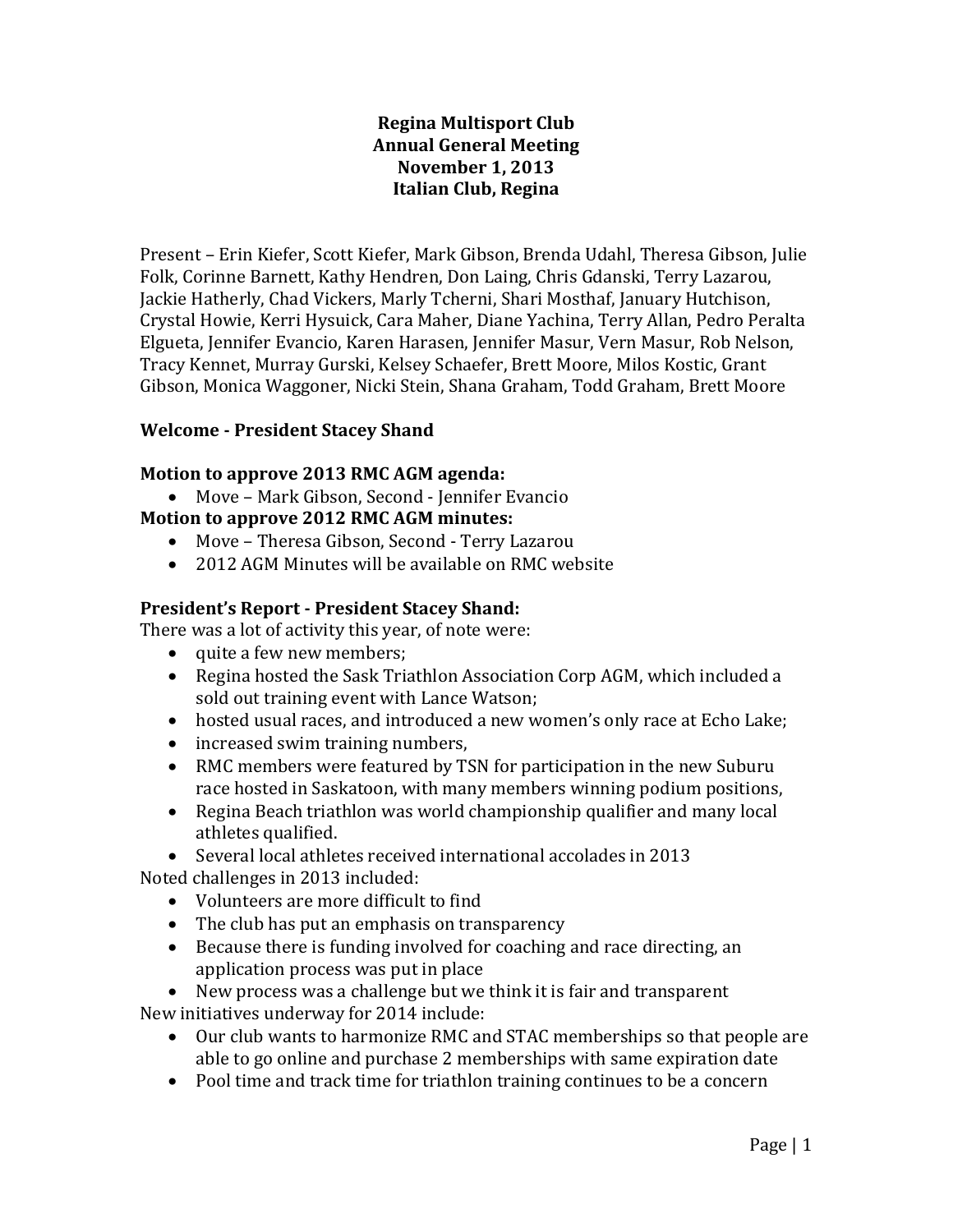- Race numbers were down a bit for a few races, this can be partially attributed to a brutal 2013 winter
- Next year we are holding some races at different times, race dates for 2014 have been set and most races will open registration on January , 2014
- Multisport is more than swimming, biking, and running. We are bringing in more initiatives this year, including a snowshoe race series.

Thanks to our sponsors, Western Cycle and Dutch Cycle, to the Board, race directors and volunteers. Carole Morsky has been a vital person on the RMC board for many years and is retiring from the board. We thank her very much for her dedication to the RMC Board.

# **Financial Report – Treasurer Shana Graham**

- Questions were asked last year if we needed audited financial statements. Consulted with accountant and statements should be reviewed at \$25,000 revenue, and audited at \$200,000. An audit was completed this year, but it is not necessary for our level of revenue in the future.
- The club continues to make profit although race directors have been asked to budget so that their races do not make a profit
- As a non-profit, we are allowed to record a profit as long as profit is used to advance the interests of our members
- The club bought new bike racks in 2013, but then received a grant to cover the costs
- Will be spending about \$12,000 on a new trailer in 2014
- Hopeful to report on some capital expenditures next year and increase in other costs such as new training events, etc.

# **Motion: "From this point forward, RMC will do an annual review engagement on the financial statement starting with the next year end"**

Move - Shana Graham, Second – Theresa Gibson Vote: Carried

# **Motion to accept 2013 financial statement:**

Move – Erin Kiefer, Second – Paul Cutting

# **Elections**

President called for nominations from the floor three times, no nominations were received

# **Motion to approve the slate of candidates:**

Move – Theresa Gibson, Second – Paul Cutting Vote held - all in favour

#### **Comments from the floor:**